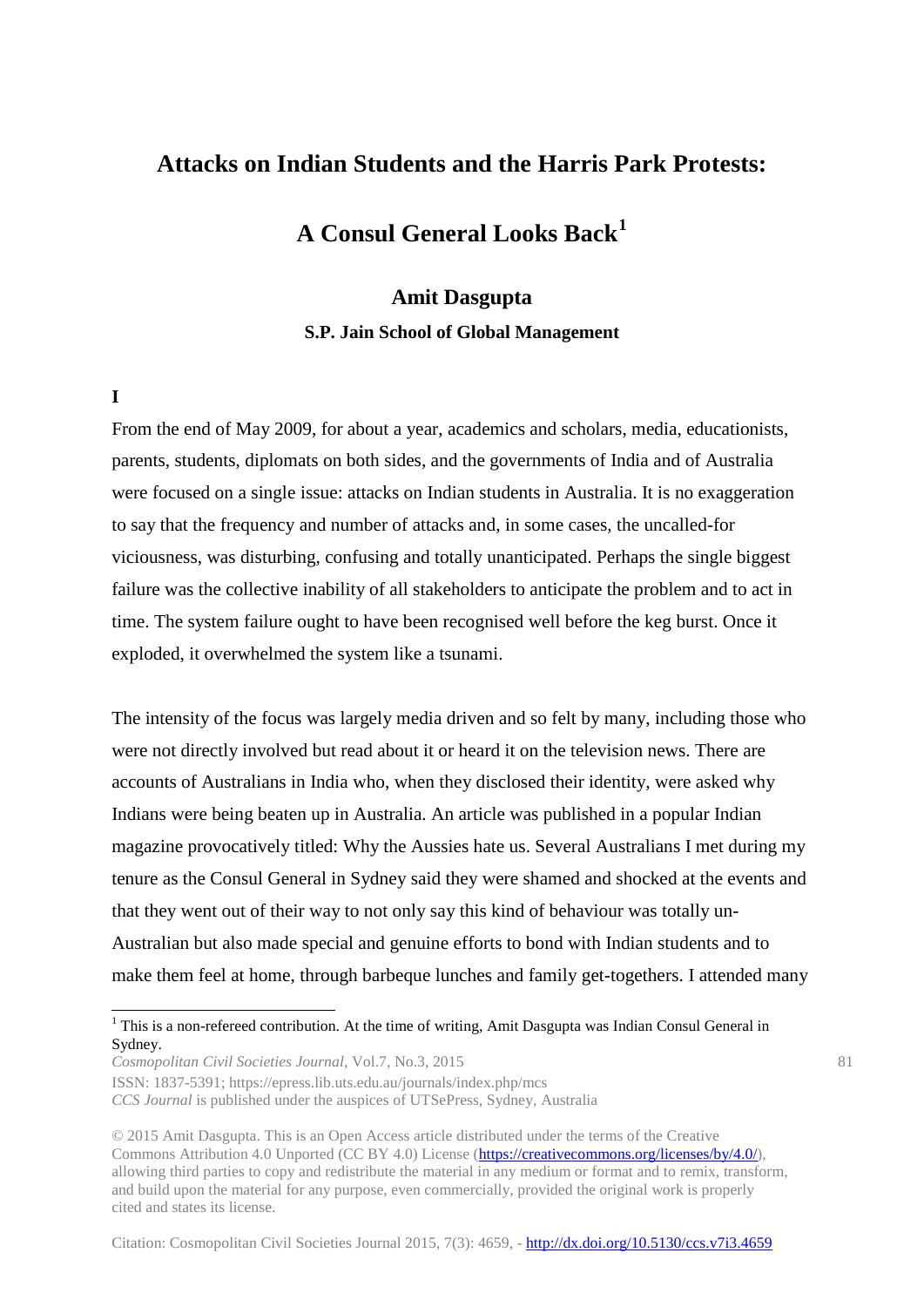of these and all the relationships that were built during that turbulent period continue to exist. This, perhaps, is the positive fallout of tragedy: not everyone subscribes to the wrong thing.

The system had, however, been badly shaken. Debates swirled as to whether Australians were still racist, whether immigrants were undesirable or worse, whether Australia was better off closing its doors. I received literally hundreds of emails every day during this period, some of which were abusive and highly racist, while others were deeply heart-warming. A part of my morning duty would be to respond to each and every email, as I felt it was the right thing to do. The racist emails were on predictable lines: why didn't we get out of Australia and, if we wished to stay, could we smell differently, dress differently, stop talking loudly, etc.

The principal reason I responded personally to every email is because I believed it was important to create a dialogue, especially with the anonymous many, and to say that Indians simply did not believe that Australians, as a community, reject Indians or any other immigrants for that matter, that this was deeply hurting the concept of multiculturalism that Australia was being built upon, and that what was currently happening was rejected by the majority. I also said that I had every confidence that we would sort it out with the full support of the Australian federal and state authorities. Many responded to my emails and I am glad that a dialogue box was created, which permitted people to interact directly with me.

One email, in particular, deeply touched me. It was brief and said that the news on the television and the conversations his parents were having about the attacks on Indian students had not only deeply hurt them but that he, himself, was also very upset. He said that he wanted me to personally know that, as a young Australian, he was not 'like that'. He added that he had many Indian friends and that he loved the time he spent with them and that one day he would like to visit India. The person who wrote the email was ten years old. To my mind, it was the strongest rejection of the shrill coverage, at least on one prominent TV channel in India, proposing that Australians were, as a nation, racist and hated Indians.

Having said this, there were challenges, and this paper attempts to look back on the successful handling of the situation by the government, especially in the states of New South Wales and South Australia, where I had the privilege of being the Consul General of India. This paper approaches the problem [attacks on Indian students] essentially from a management perspective [how should the situation be managed?]. How do you co-opt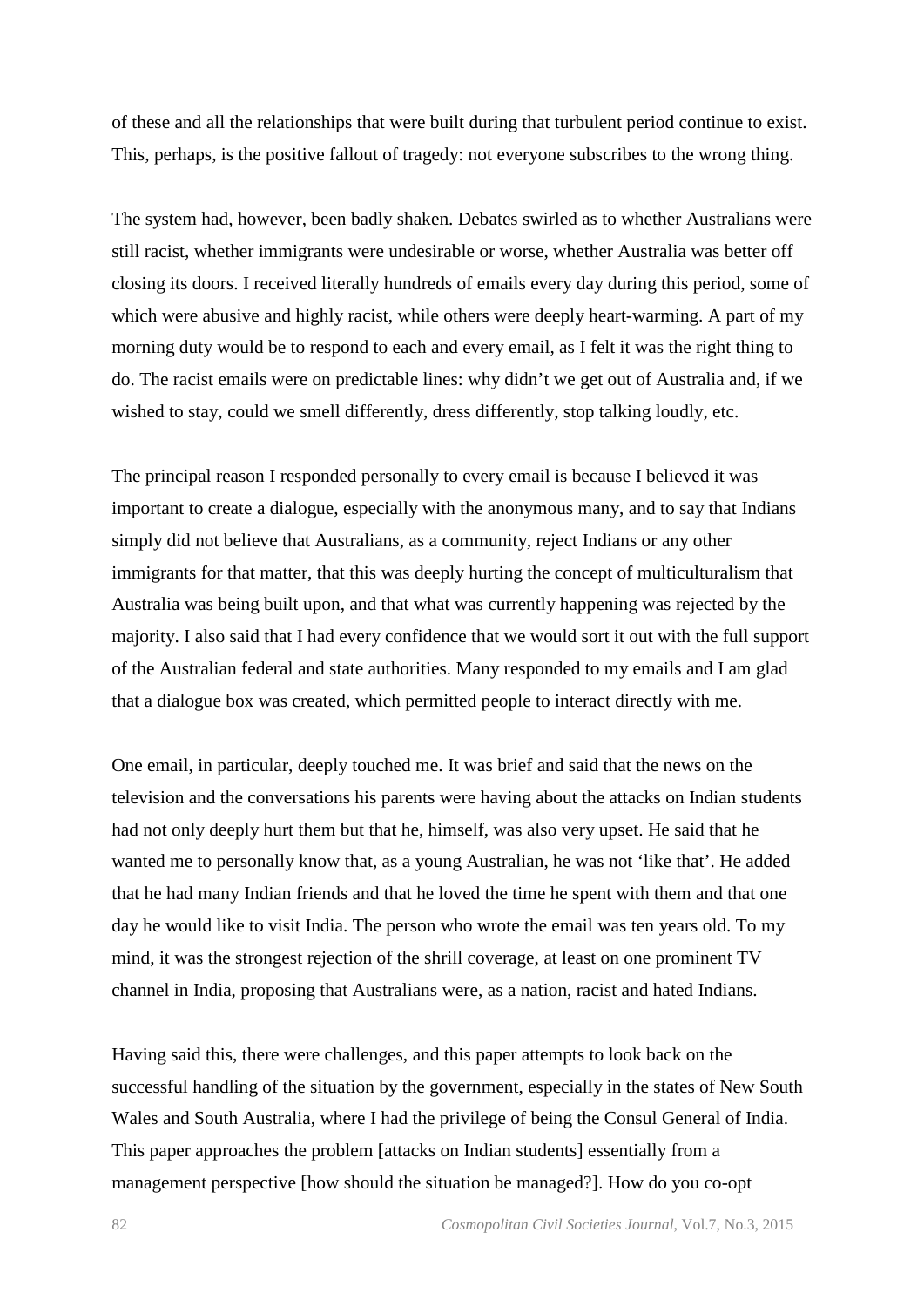subscribers [win friends]? How do you counteract others? What should be the communication strategy? Whom do you talk to? How do you create confidence when it is waning rapidly? At what point in time do you start negotiating?

#### **II**

To understand the problem, it would be useful to briefly consider the background and the context. The Indian education system was proving to be increasingly inadequate to cater to the huge demand from a rapidly growing young population, hungry for the education and skills that would be necessary for finding employment. The failure to obtain admission to educational institutions became a major push factor for young Indians to seek education abroad, both in the higher education space and in vocational training. Indeed, by 2009, barely three years after a concerted programme was initiated to attract Indian students, Australia had emerged as their number one choice. The bulk of the Indian students were in Victoria, with the second largest concentration in New South Wales. While a small number were enrolled in university courses, the majority were pursuing education in the Vocational Education and Training (VET) sector. Estimates suggest that the Indian students alone contributed a little under A\$5 billion, out of a total revenue of approximately A\$19 billion earned from overseas students by the Australian education sector. This was, indeed, good business.

One principal reason behind the escalated interest in Australia was the genuine belief among international students that studying in Australia would result in Permanent Residency (PR). This made Australia an attractive destination. As a result, a number of dodgy schools sprouted like mushrooms to take advantage of the influx of Indian and other international students. The majority of these schools had inadequate facilities and were clearly established only as business ventures. They cut corners, compromised on quality of teachers and of teaching facilities, took advantage of gaps in the education system, exploited the students, and prospered. Another ogre joined in the exploitation: illegal migration agents. They had a field day making false promises of Permanent Residency to the international student community on payment of large sums of money for which no receipts were ever issued. Caught in a bind, the students found themselves helplessly trapped. They were all in too much financial debt to return to their home country and so most opted for staying on and trying their luck. There was also a cultural issue involved. At the time they left their villages in India to come to study in Australia and, more importantly, to migrate, they had been proudly seen off by their families, their peer groups and their friends. They were showcased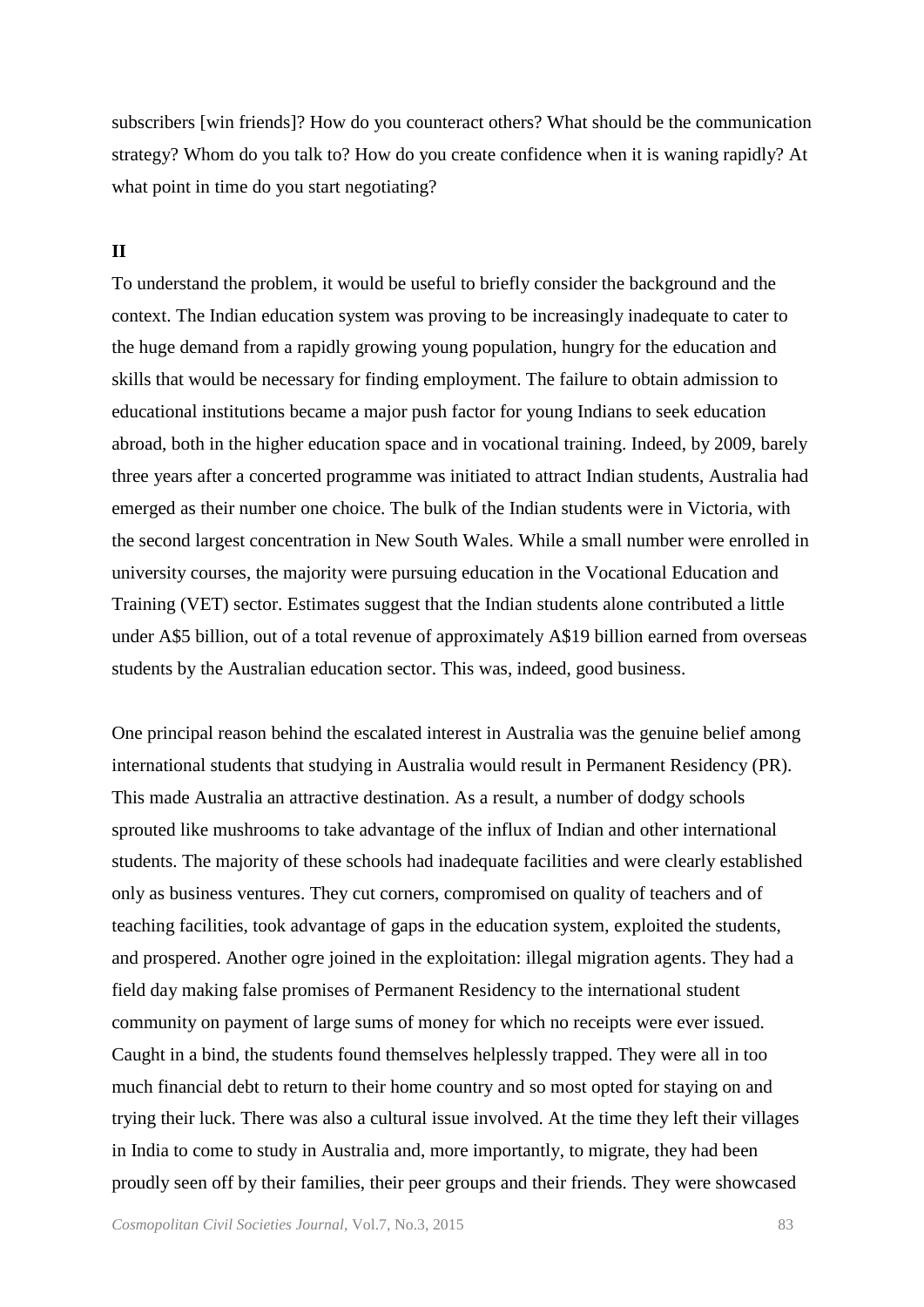as the ones who had made it. Their parents had sold whatever they could and taken huge loans to fund their future. It was now a matter of *izzat* or prestige. It was simply not possible for them to return home with nothing to show. That would have been a huge loss of face, not only for them personally but also for their families. They had to give their all to survive. As a result, the majority of the students lived and worked within the trap they found themselves in. They worked longer hours than were permitted under the law and at wages far below what was stipulated by the government; their refusal to do so would have resulted in their starving and in not being able to pay the rent. With a sudden influx of hungry hard-working youngsters into the job market, the market value of wages fell. Wages were paid only in cash. It is a matter of record that several of the attacks against Indians were carried out late at night when they were returning home with cash in their pockets. Some restaurants and small shops depended on the availability of cheap, hard-working labour. This was the third ogre that was born. Very often, there was a nexus between all three.

Meanwhile, the existing Australian system itself came under a severe stress across multiple sectors, including transport and housing. Indeed, the housing shortage was so critical that often several students shared the same apartment, against all housing laws, and lived in pathetic squalor. Some even had to go through what came to be known as 'hot beds', where a person was allowed to use a bed (ie sleep) for only a certain number of hours after which it was vacated for the next occupant. Recognising this, several institutions of higher learning embarked on massive projects to increase student accommodation and thereby ensure not only decent accommodation but also security and safety.

But, apart from these very basic requirements, the system was also confronted by a severe cultural or multicultural challenge that it was simply not prepared for. I recall an incident at Harris Park, which I would frequent during the problem period, and which had a concentration of Indian nationals. An elderly Lebanese with whom I had struck up a friendship told me that when the Lebanese came they ousted the Greeks, who were long-term residents in the area. Greek newspapers and restaurants disappeared and the Lebanese took over. Now, he says, it is impossible to find a Lebanese newspaper, as the people who run all the stores are either from India or from Bangladesh. Simon had a sense of humour. He told me that these days he is a fan of Bollywood films and hopes to be able to meet the Indian film actress Madhuri Dixit someday.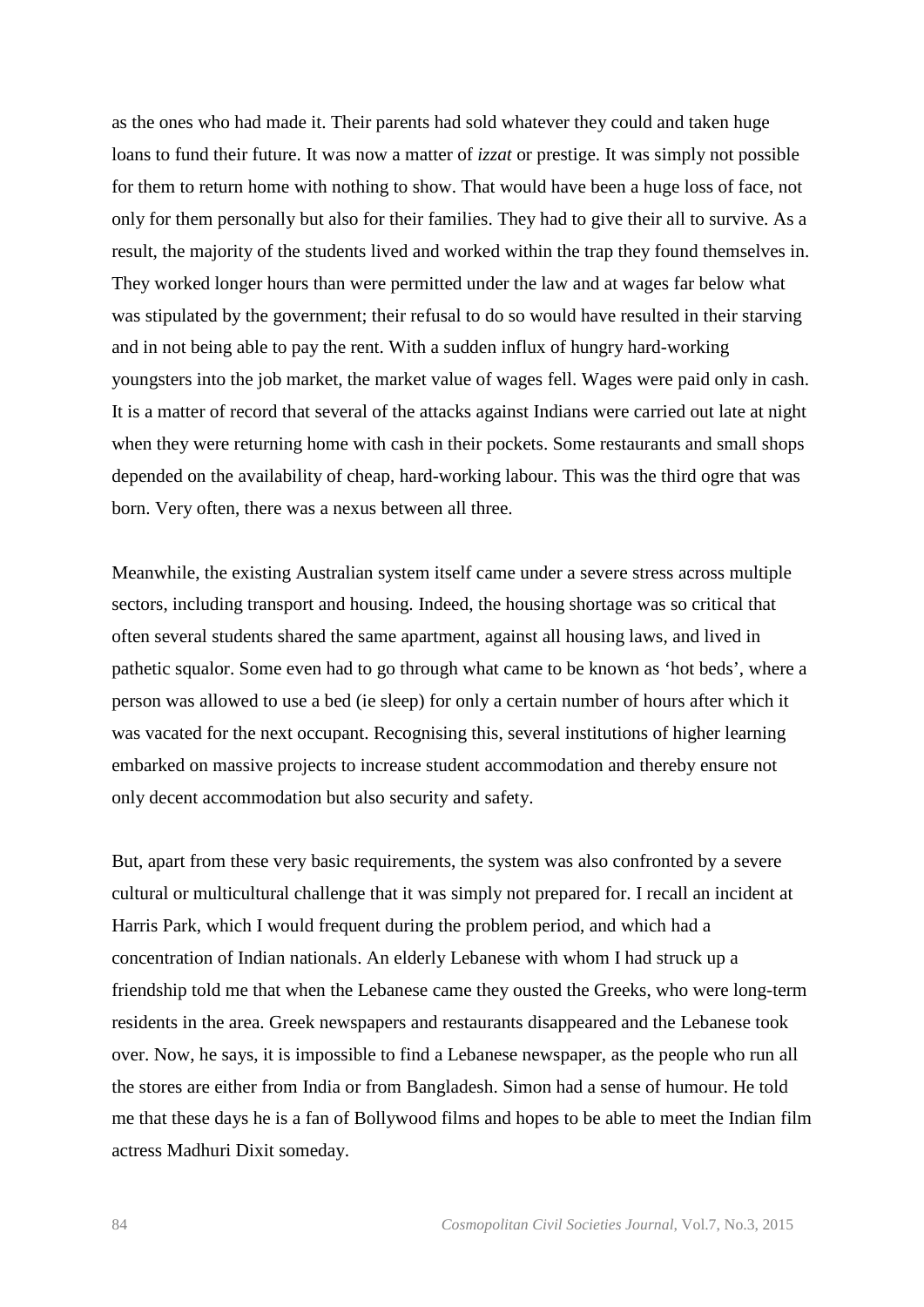The seriousness of the cultural shock merits emphasis. There have been complaints, for instance, that Indians talk constantly on the train, that they talk loudly, and worse, when they meet fellow Indians, they talk only in their native language. All of this was quite alien to the native Australian. A kindly and elderly Australian lady once recounted to me, with a sense of nostalgia, how the area she had lived in since she was a child once had only Aussie butchers, fresh fish shops, grocery stores, restaurants and bookstores and how, today, they have all given way to Chinese, Indian and Vietnamese restaurants, and Bangladeshi corner stores. She didn't say so with a sense of sadness but with a sort of acceptance of how things have changed so much.

When the government opened the gates of Australia to attract international students, they simply failed to anticipate all of the above. Even government departments, such as those of Immigration and Education, failed to talk to one another. As a result, dodgy colleges were able to accommodate far more students than they were officially licenced to. Education departments did not have enough inspectors to visit the colleges to see if they were operating in accordance with the norms. And the rot took root and thrived. However, within a year of the spate of attacks that reached its zenith in May-June of 2009, with the horrific attack on Shravan Kumar Theerthale in Melbourne, where he was stabbed in the head with a screwdriver, and the petrol-bombing case in Harris Park, Indian students coming to Australia for studies fell by forty-eight per cent. The bubble had burst.

Intense discussions took place at a government-to-government level between India and Australia. The Australian government itself recognised that unless system corrections were urgently introduced, Australia's image, both among its own people and abroad, could be severely damaged. Sadly, on occasion you need a problem to recognise that there is a problem. Several measures have since been introduced and there is recognition now that such corrections are not a static process but need to be regular and constantly monitored. There is also increasing recognition that multiculturalism holds huge advantages for Australia but, for it to truly succeed, immigration policies should not only be seen as the regulation of the entry of non-Australians but their integration into the cultural landscape. Institutions like the Community Relations Commission, for instance, would accordingly need to be strengthened.

It is now widely acknowledged that while the government and the police in New South Wales and South Australia were proactive and swift, this sense of urgency was simply not apparent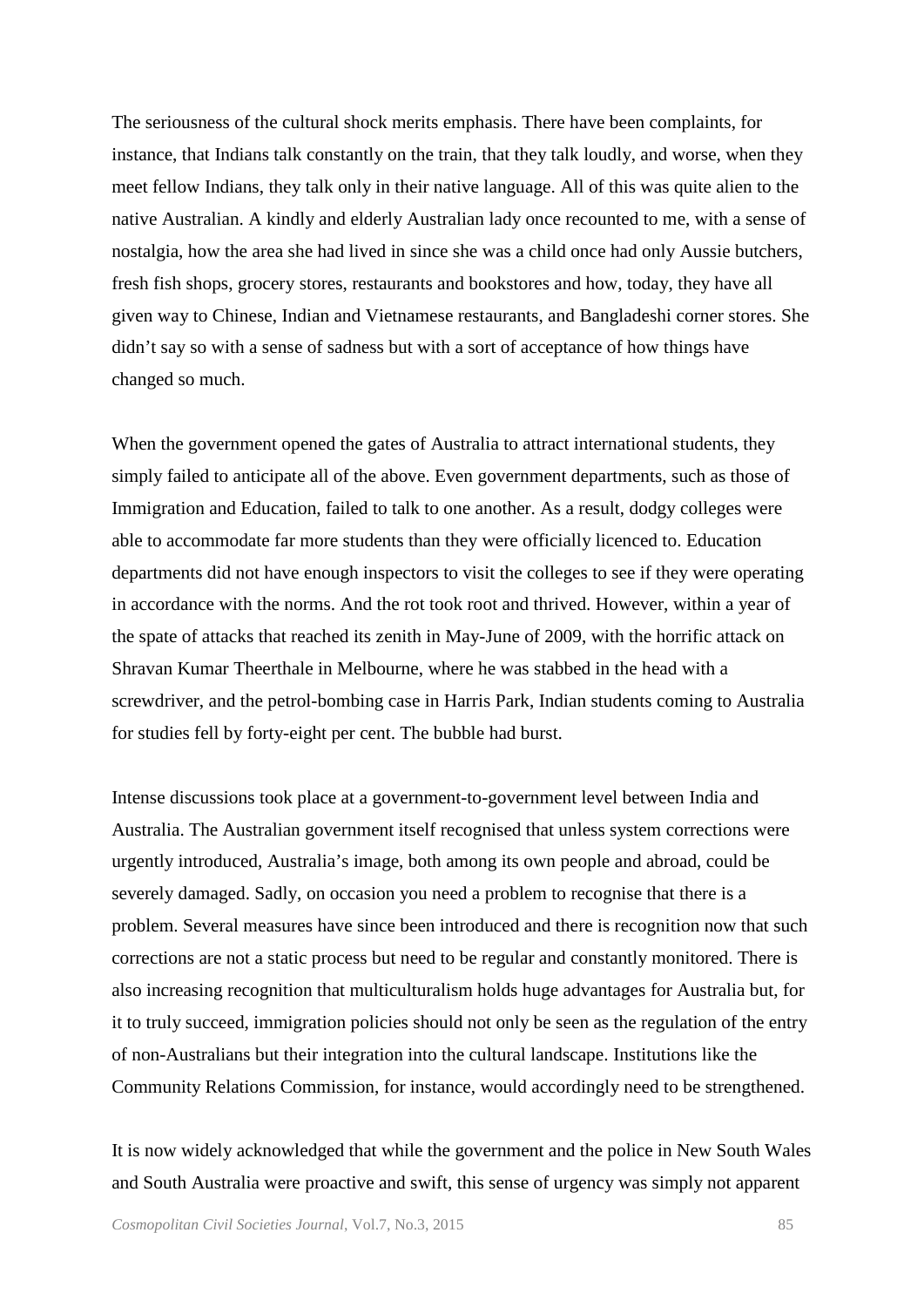in Victoria. There were clear examples of Victorian police trying to underplay attacks. The remark by the then Victorian Police Commissioner that Indians could avoid getting attacked if they looked and behaved poor was publicly condemned in Australia and elsewhere as being inappropriate and in extremely poor taste. The Commissioner glibly responded that he meant it as a joke.

New South Wales, on the other hand, stood apart from Victoria on all counts. Nathan Rees, as the then Premier, convened an emergency meeting as early as June 2009 to put together a mechanism by which safety, security and the welfare of the international student community, in particular Indian students, would be ensured. The police were tasked with working in close consultation with the Indian Consulate and a mechanism of regular briefings was put in place. When Kristina Keneally took over as Premier of New South Wales, she endorsed the measures of her predecessor and agreed to strengthen mechanisms further, wherever and whenever necessary. The New South Wales Opposition, under Barry O'Farrell, played a hugely positive role, liaising with the police, the Indian Consulate and the student community, and offering full support. In South Australia, in an extraordinary gesture, the then Premier Mike Rann personally wrote to the parents of each and every Indian student studying in his state, assuring them of his personal commitment to the safety, security and welfare of their children. The success achieved in New South Wales and South Australia in ensuring that the problem was contained is owed entirely to the role played by politicians of both parties. Without political support, there would have been no success story.

This then, was the overall, albeit over-simplified, context in which the attacks on Indian students need to be viewed.

#### **III**

Many consider the handling of the Harris Park demonstrations as a turning point and a success story in New South Wales. It was, indeed, a turning point for multiple reasons: first, it established a clear and collaborative relationship between the Consulate and all other New South Wales stakeholders; second, it gave the resident community in the Harris Park area a sense of confidence in the Consulate's ability to deliver; third, it helped establish a more open and dialogue-based relationship between the community and the local police; and fourth, it demonstrated that problems could be resolved through trust and dialogue. On the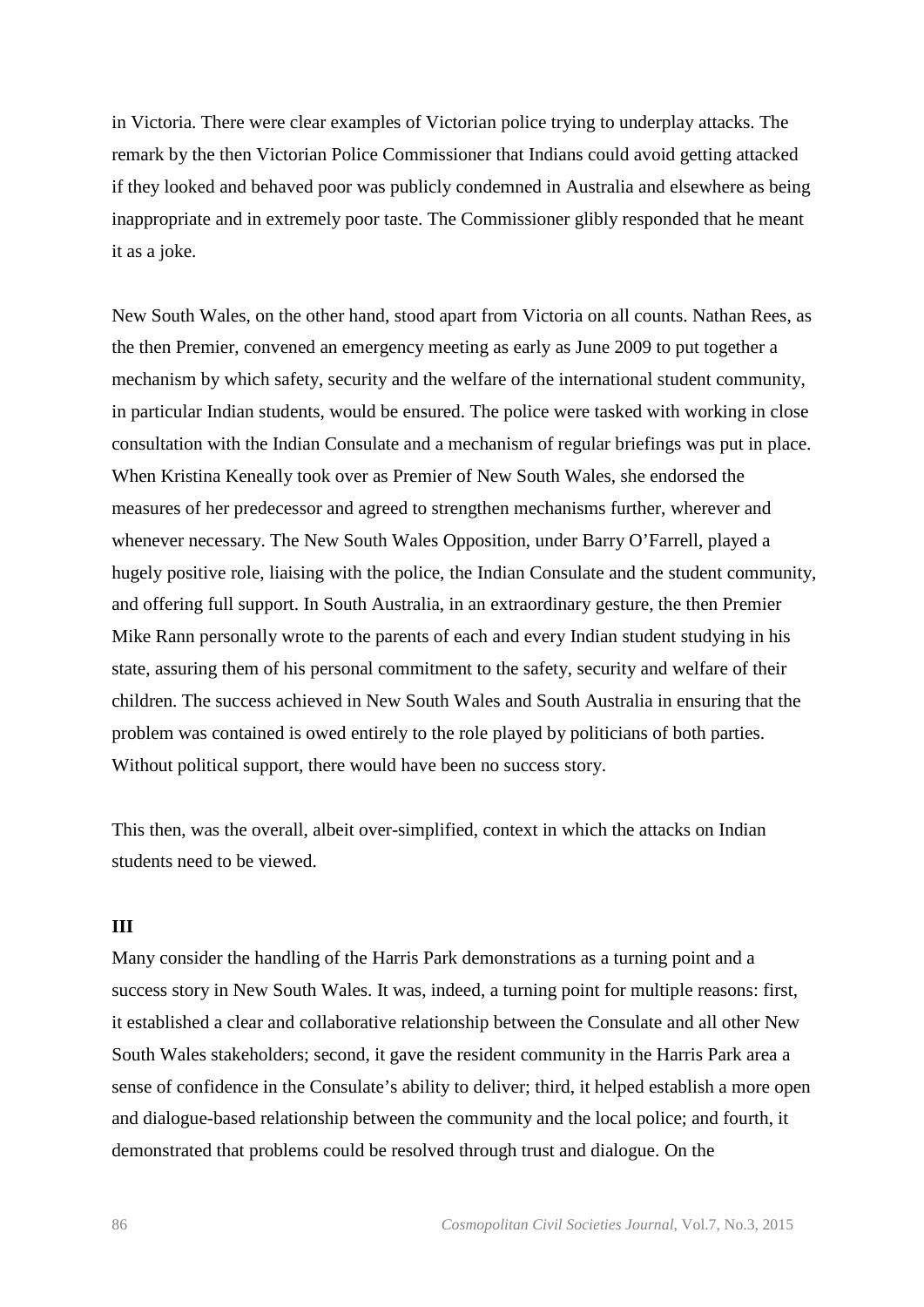recommendation of the New South Wales government, the Harris Park story became an Australia and New Zealand School of Government (ANZSOG) Case Study in leadership.

Briefly, on 8 June, members of the Indian community in Harris Park gathered and staged a demonstration to express their angst at what they perceived as police inefficiency. A resident in Harris Park had been a victim of a petrol-bombing incident on 23 May. Early June saw several instances of verbal abuse and taunting of Indians, particularly women, by other ethnic community members living in the area. There were also instances of rotten eggs being thrown at Indians. Complaints to the local police, they believed, were not being taken seriously. By then, a huge demonstration had taken place in Melbourne by Indian students protesting the violent attacks on Indian students and complaining of police apathy. The Harris Park demonstration in Sydney was an attempt at repeating the Melbourne demonstration. On June 8th, around 150 demonstrators gathered in Harris Park and shouted slogans. The police stood by and watched and did not try to stop the demonstration. By and large, the demonstration was noisy but peaceful; slogans were shouted but there was no violence. The following day numbers had swelled to almost 400 and events soon got out of control, with some demonstrators throwing garbage bins on the streets, while others spoke of providing vigilante-type security to community members, since the local police were unable to do so. The local police informed them that if there were a third night of demonstrations they would take action by making arrests. The ANZSOG study details how all stakeholders successfully managed the situation thereafter.

It is important to know why the demonstrations occurred in the first instance. You can address a problem only after you have fully understood it. Partial knowledge or an incorrect appreciation will not help in finding a solution. While inspiration was indeed derived from the demonstrations in Melbourne, the Sydney demonstrations were not entirely motivated by the tauntings or the perceptions of physical insecurity but rather were an expression of utter frustration and helplessness over a cluster of issues: poor housing, false promises, inadequate finances, a dodgy education system, massive exploitation, and a sense of hopelessness with regard to the future. Indeed, the demonstrations were a strong symbolic representation of the deep loneliness and angst that the Indian student community was going through.

When I and my colleague, Gautam Roy, who headed the consular wing in the Consulate, met with large numbers of the demonstrators on the morning of 10 June, their story was agonising.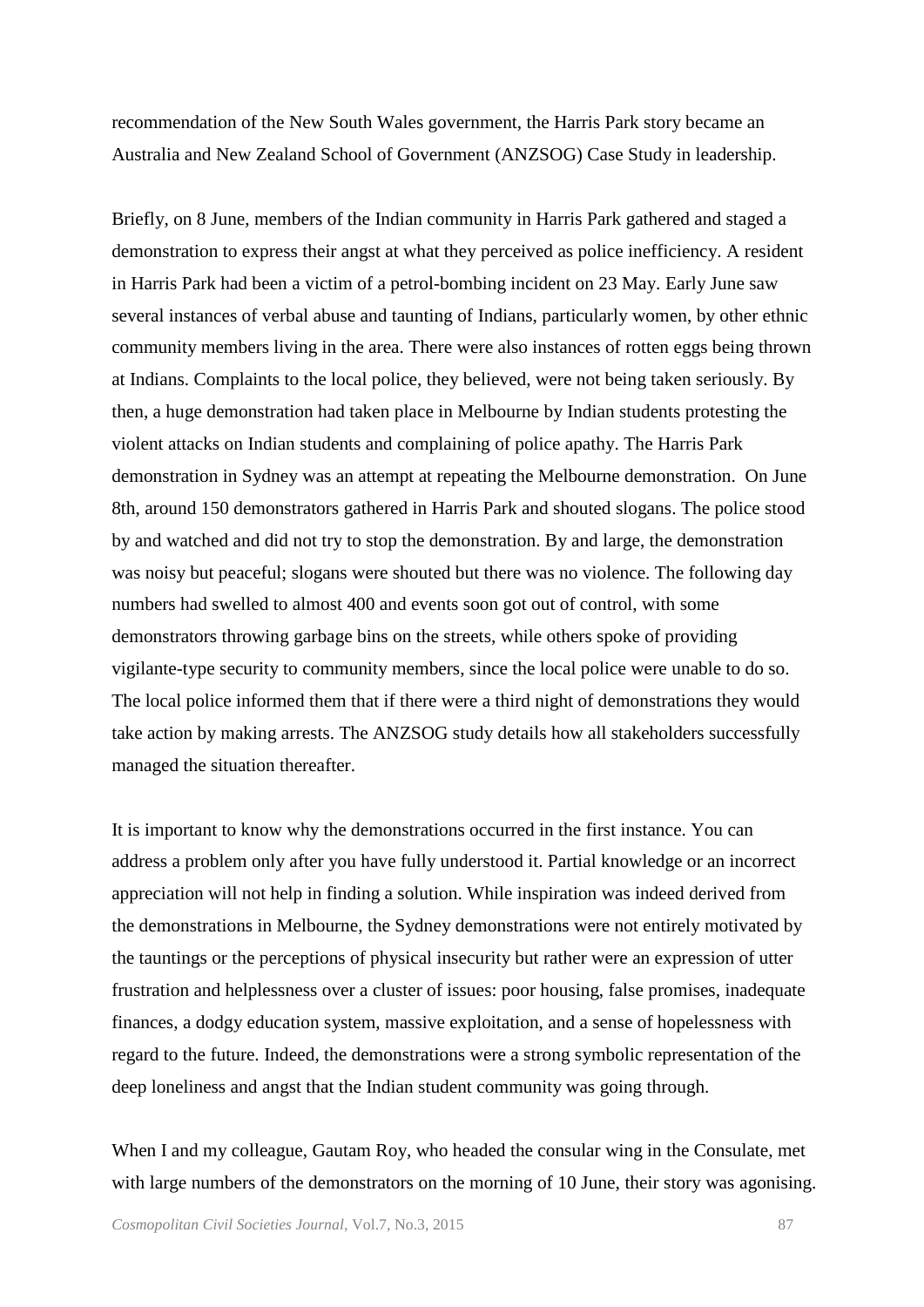The taunts and the jibes and the rotten egg attacks they were subjected to on a daily basis only reflected, in their mind, how unwanted they were in Australia. They took it as a total rejection by the Australian community. Overtly, while they protested police apathy, it was a complaint and angst against a system which seemed to have disowned and abandoned them. They believed they were trapped and had nowhere left to turn. I realised that, unless Gautam and I understood and communicated this emphatically, we would not succeed in voicing their concerns and thereby seeking a pathway to a solution. At this critical moment, they needed a lifeline and the resurrection of hope. This was Lesson One.

Thereafter we met with a large number of the other stakeholders, in particular the police, elected representatives, restaurants and business establishments in the area, and, more importantly, the Lebanese community, who were the long-term residents. We needed to know what their views were. Lesson Two was to co-opt everyone in the dialogue and consultation process. Lesson Three was to prioritise the stakeholders. Some are less important than others. The restaurants and shopkeepers, for instance, many of whom were Indian, were only interested in the revenue they were losing as a result of the demonstrations and also worried that, if the situation got out of hand, the students, who were being exploited and paid less than minimum wages by them, would file formal complaints with the police and other government agencies. This could trigger serious problems for them. I realised that while it was important to know their point of view, there was no need to make it a pressing concern in finding out how the demonstration issue could be addressed over the next few hours. And time was, indeed, of the essence.

On the third lesson, let me also say that the Lebanese community was seriously concerned, now that the Consulate was involved, as to whether the compromise solution arrived at would disadvantage them or project them in a negative light. We realised that without their support, any solution would be fragile. As a result, Gautam and I decided to make our temporary office in a Lebanese restaurant at Harris Park. All meetings were held there, at the tables and chairs, outdoors and in full view of spectators. I gave my word to the Lebanese elders that under no circumstances would I endorse any criticism against their community, and I gave my commitment to work with them solidly through the entire process. The elders were as taken aback as were the Indians that our camp office was in a Lebanese restaurant and not in the Indian restaurant across the road. I believe it won many friends among the Lebanese community and thus their support. So, Lesson Three, further amplified, would be: never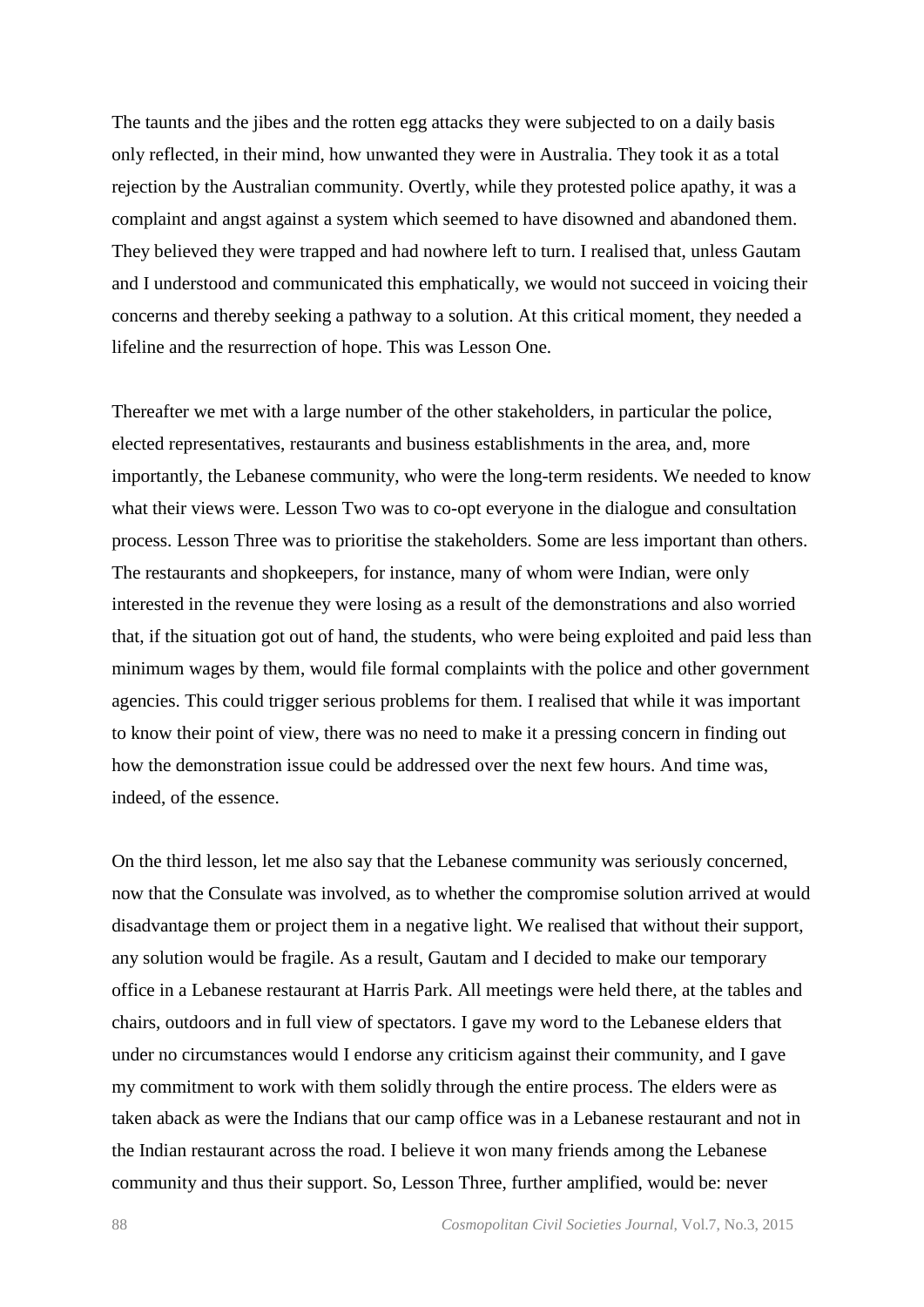ignore an important stakeholder or make them feel they would be used as a bargaining chip. Win them to your side.

The print and visual media were already swarming in Harris Park, hungry to report on what might happen that night and if the police were likely to resort to making arrests, as was widely expected. In situations where the media are around, it is fascinating to watch the number of people who are happy to line up to give interviews and share their analysis of the situation. Very often, these people have little contribution to make towards finding a solution and their minute in the sun is all they are interested in. Like scavengers, they revel in situations like this. Both Gautam and I took a conscious decision not to interact with the media and, in any case, we had nothing to say at that stage. But it also taught us another lesson: too many people, with nothing to do directly with the issues at hand, were keen to become spokespersons. So, Lesson Four: learn whom you need to keep out. Gautam and I decided that everyone outside of Harris Park would be kept out. This aggrieved many. I recall how many unhappy and disgruntled persons criticised us severely for having kept them out of 'the success story'. I believed then and I believe now that our decision was the right one. We needed to find a solution, not to politicise the situation. Interestingly, our decision to exclude outsiders was fully endorsed by the student community in Harris Park.

The meeting with Local Area Police Commander, Robert Redfern, was critical. We needed to be on the same page. We had never met before and, if the attempt at rapport failed, police action would ensue that evening. The situation could have turned extremely messy and serious violence was not to be ruled out. There were reports that some of the Indian demonstrators had hockey sticks and cricket bats with them. Gautam and I had a general idea of what we could negotiate on because of the several rounds of discussion we had already had with various stakeholders. We knew that Robert was an outstanding police officer with an impeccable record, but neither Gautam nor I knew him personally. We were confident that the police, in any eventuality, would prefer to avoid a violent clash and that they too would hope for an amicable resolution. Furthermore, Robert had already had exposure to a similar situation in the Cronulla riots, which were a serious and extremely violent clash between a community and the police. He would obviously prefer to avoid a repeat scenario and, more importantly, he had learnt many lessons from the Cronulla incidents which could prove to be useful. As I walked into Robert's office that 10 June morning I believed that we would be on the same page. I was not wrong.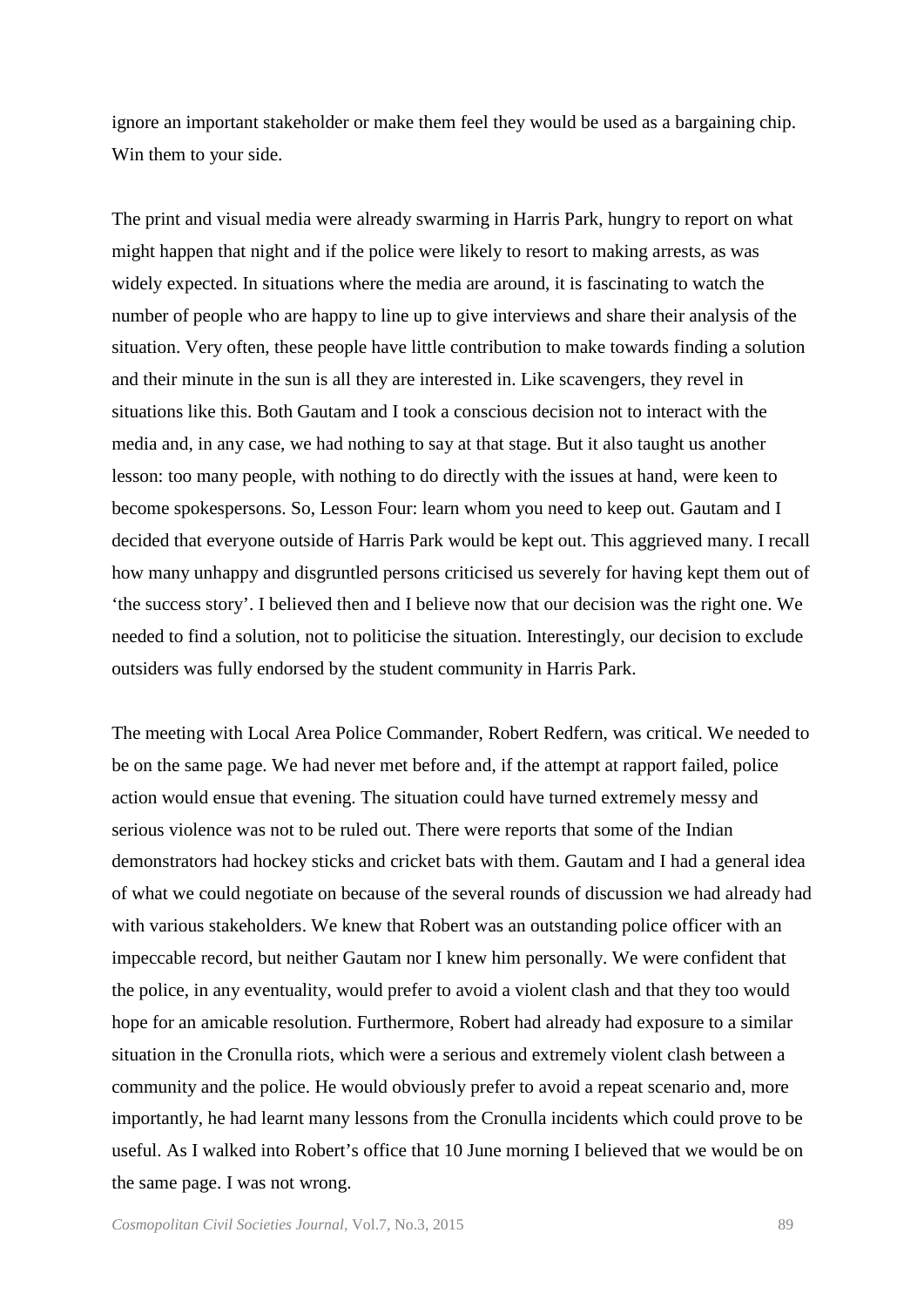Robert was firm. I expected nothing else. He told me that if there were another night of demonstrations and if, like the previous night, it started getting out of hand, he would have no option but to ask his force to act. We requested his support for time to be able to negotiate and to try and stop the demonstrations. I said 'stop' and not 'defer' because it had to be nonnegotiable: the demonstrations could not continue and the grievances had to be addressed. So we tabled a series of grievances that the community had and asked if these could be addressed. Robert was most forthcoming. He assured us that if there were lapses in police efficiency, he was committed to correcting them. He also said that the police were not enemies and that it was important for the community members to feel confident to walk up to the police station with their grievances. When we left Robert's office that afternoon, I knew I had a friend and an ally. He walked out with us to our parked car. This was a powerful public diplomacy gesture, as members of the Indian and other communities could see us shaking hands and reported back to others. Lesson Five: co-opt the most important stakeholder in your game plan. Without his support, the plan will fail. More importantly, make sure everyone knows he is on your side.

So, what was the plan? The end objective was to not only stop the demonstrations but to also address the concerns of the community. This meant that we needed to break the ice with the community (we had done so), to make the other major community in the region feel they were not going to become the target as a result of our negotiations (we had conveyed this) and to get the police to respond to the grievances of the community (we had conveyed this and obtained the police commander's assurances on this). Was this enough to stop the demonstrations? Gautam and I talked about it and our view was that the solution lay in a face-to-face meeting between the community and the police and, possibly, the local and state government representatives. It was important that all sides met and heard each other directly and not through intermediaries. This was Lesson Six: parties to a conflict must negotiate face to face and directly. We proposed the convening of such a meeting at the Town Hall (the symbol of democratic power), to openly enter into a mutually acceptable 'agreement'. This was not going to be easy. To arrange it we met with the Lord Mayor, Toni Issa.

Toni is a Lebanese but with very strong Indian family connections. He was deeply distressed at the demonstrations and the bad press the Parramatta area and Harris Park, which was his jurisdiction, were receiving. I believe he was among the most outstanding persons I met at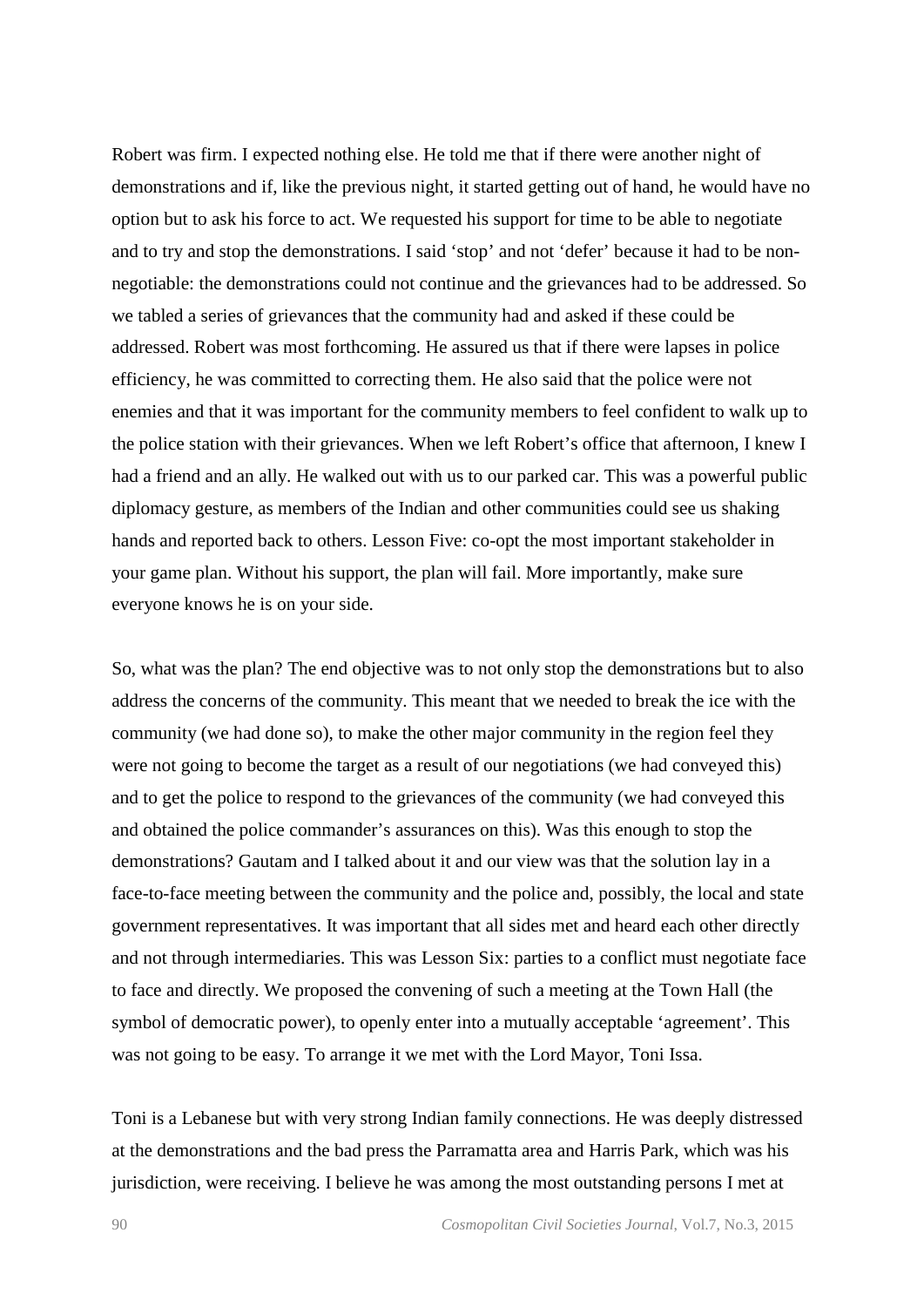that very dark hour. I shared with Toni details with regard to all the various meetings we had had since the morning, including the list of demands from the police and the community. Toni was not entirely convinced that he was going to be able to deliver on the demands made by the community, such as improved lighting near the rail track, CCTV cameras, enhanced police patrolling and so on, as most of it was going to require considerable budgetary allocations. But, like Robert, he too wanted the demonstrations to end. So he agreed to the Town Hall meeting and, more importantly, to chair it. It was scheduled for 5 o'clock that afternoon but there was still worry about the kind of media coverage that would follow if the discussions collapsed.

It is important to mention at this stage the role that was played by another outstanding person, Stepan Kerkasharian. As the Chair of the Community Relations Commission in New South Wales, he had also been tasked with the issue of the attacks on Indian students. Stepan is himself an immigrant and has close links with India; he proved to be a huge asset and the role he played would be difficult to quantify.

At the time the meeting was to take place, word was received that Robert Redfern was averse to participating. I realised that without Robert, the talks would have no value. Stepan spoke with Robert and we realised that Robert's principal concern was the presence of media. This was easy to solve: we decided to keep the media out. And so, Lesson Seven: know when to get the media in and when to keep them out. We didn't want publicity. All we needed was to get the job done. Efforts at seeking interviews with me were politely declined on the grounds that I had, at present, nothing to say. With that hurdle out of the way, the meeting took place. Suffice it to say that it was successful. Both parties met, they talked, they pulled down barriers, they built bridges of confidence. The demonstrations were called off and the police delivered on all their promises, as indeed did the local government. One of the big lessons this taught all of us is that, more often than not, the real problem lies in our inability to sit across the table with one another and talk. This helps us to share our misgivings and our concerns. We have fixed perceptions and refuse to budge from positions we take. On the other hand, once we are able to talk, several problems can actually be resolved. Lesson Eight: listen to the other person's point of view; never refuse to talk.

The successful handling of the Harris Park incident created a special relationship between the Consulate, Stepan, Robert and myself. With Toni Issa, I developed a warm friendship. The